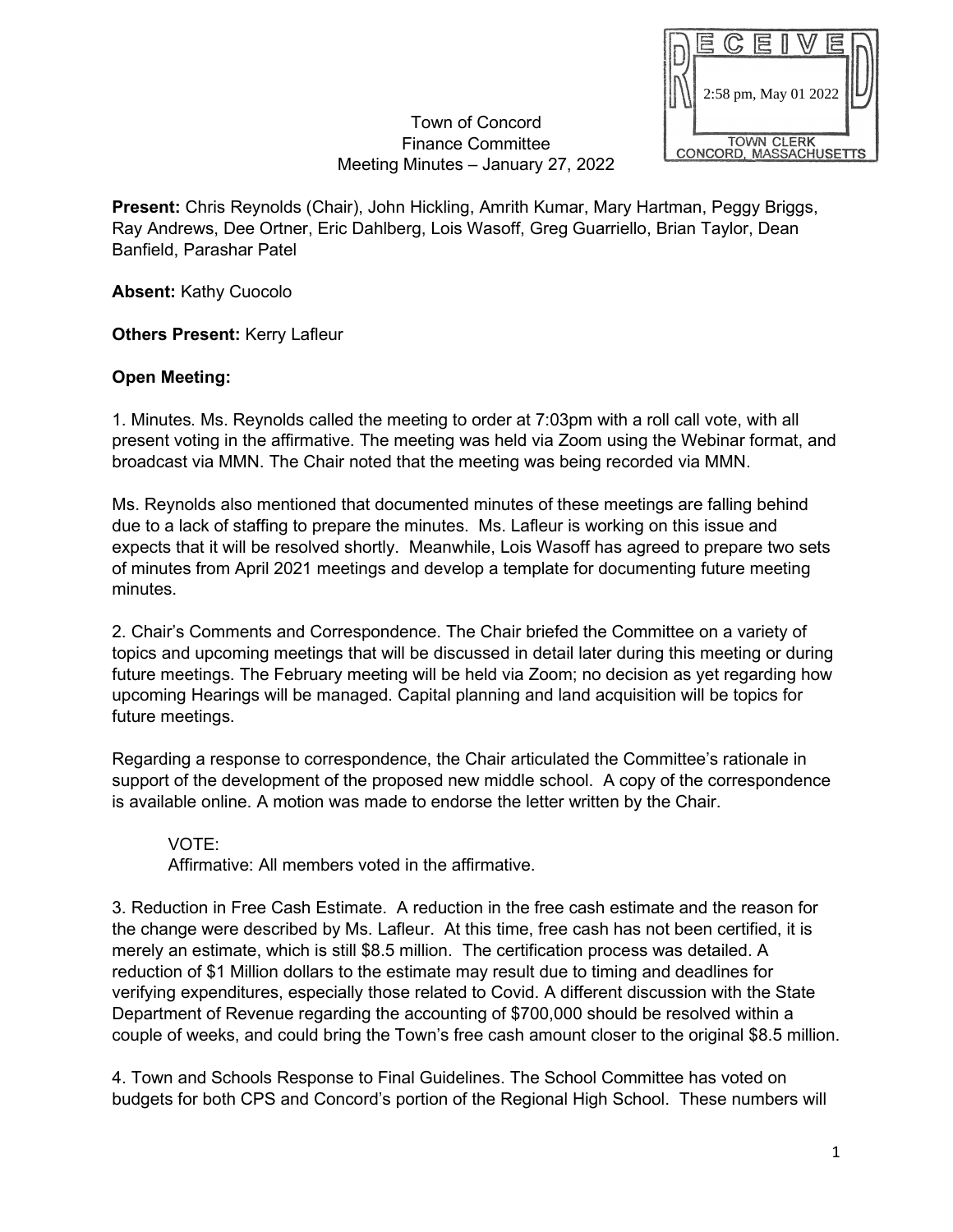appear in the warrant. The budget for the Region does meet the Finance Committee's guideline. The voted CPS budget is approximately \$400,000 over the guideline. The school administration and the School Committee are continuing to work on lowering that budget. The Finance Committee guideline shows a budget increase of 2.8 percent, which is lower than the current 3.5 percent increase presented in the Warrant. Additional examination of the budget will continue to further reduce costs where feasible.

A warrant article will be included in this year's Town Meeting for repaving the Regional High School ring road and the installation of more exterior lighting. The amount is set at \$800,000. This amount, if passed, will be added to \$200,000 currently in a stabilization fund. The CPS budget includes \$900,000 as part of its capital projects plan.

The Town has a budget that meets the guideline. This is accomplished by including a surplus amount of funds from the fiscal 2022 budget. Approximately \$500,000 will be carried-forward from the fiscal 2022 budget to meet the guideline for fiscal 2023. The carried-forward funds will augment the Tier 1 funding for a total of \$1.5 million as funding in the previous two fiscal years fell short of needs that can no longer be deferred. The surplus funds from fiscal 2022 are due primarily to unfilled personnel vacancies. Other surplus funds will be used to address personnel needs. As required, Town Meeting will address motions to approve the transfer of funds. Further discussion on how surplus funds should be handled in future years focused on whether surplus funds should be carried-forward or returned to the free cash account. Revenue from the State is estimated at \$450,000 more than previously assumed.

5. Update Guidelines Model Tax Projections. Property tax shows a 2.89 percent increase on the median tax bill assuming state revenue and \$2 million in available free cash. The gap with the current school budgets is \$486,000, which equates to a 3.41% tax increase, if the schools cannot reduce their budgets. The School Committee has asked for a 3.3% budget increase or a 3.16% tax increase.

Cynthia Rainey, Chair of School Committee, announced that the schools have received additional revenue of \$225,000 from Chapter 70 funds for the Regional High School, and that the School Committee will review and consider adjusting the budget(s) at its next meeting.

Finally, in prior years the Finance Committee has recommended the transfer from free cash of \$500,000 for the purpose of developing affordable housing. This year the request may be made to allocate ARPA funds for this purpose.

6. FY23 ATM Finance Committee Articles, Free Cash appropriation for debt stabilization fund and tax support. The transfer of free cash to the Board of Assessors to reduce the tax levy for the fiscal year ending June 30, 2023 was discussed. A motion was made and seconded to support the transfer of funds to reduce the tax levy.

VOTE: Affirmative: All members voted in the affirmative.